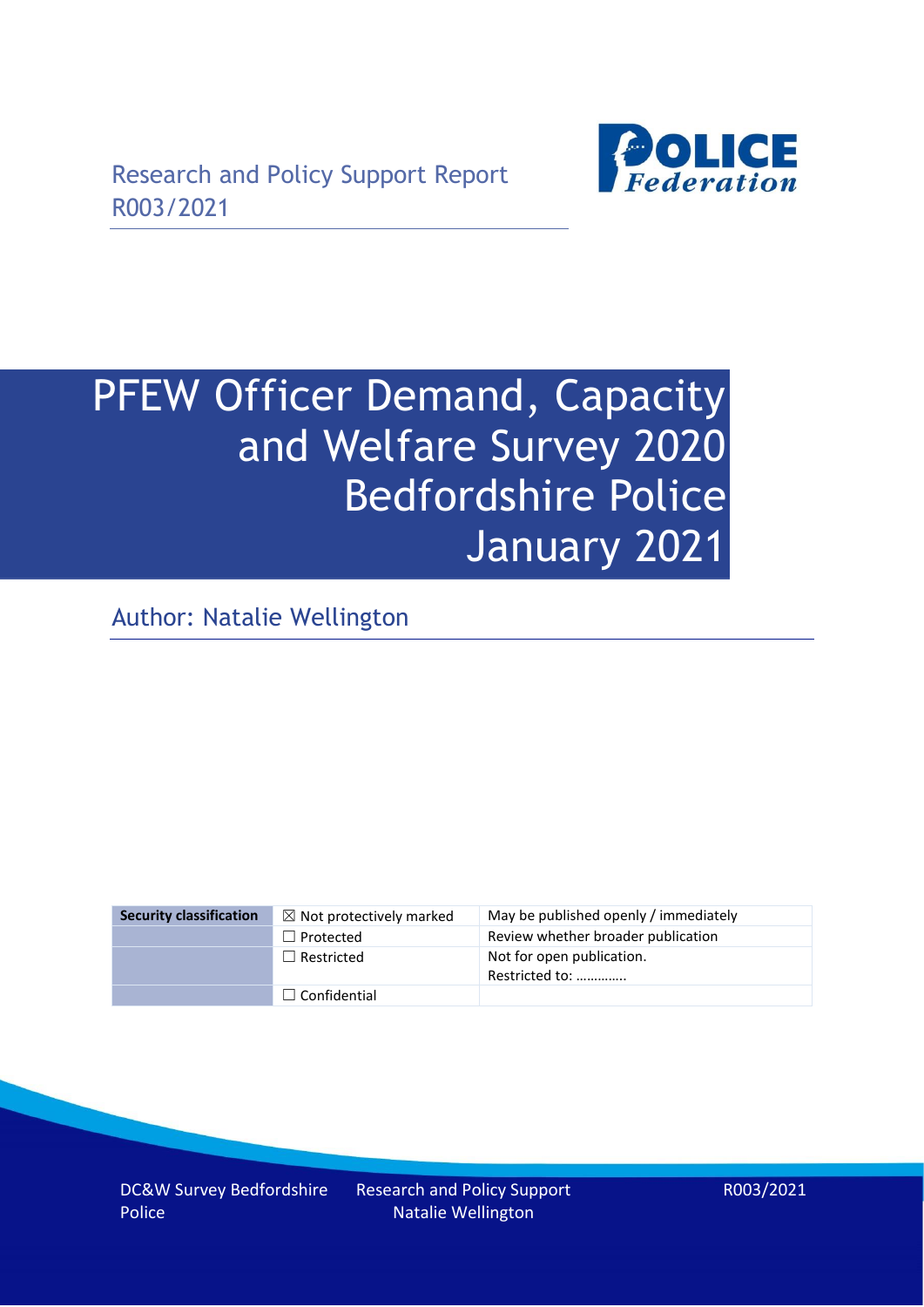# **CONTENTS**

| 2.          |                                                            |  |
|-------------|------------------------------------------------------------|--|
| 3.          |                                                            |  |
| 4.          |                                                            |  |
| 5.          |                                                            |  |
| 6.          |                                                            |  |
| $7_{\cdot}$ | ORGANISATIONAL SUPPORT FOR MENTAL HEALTH AND WELLBEING  17 |  |
| 8.          |                                                            |  |
|             |                                                            |  |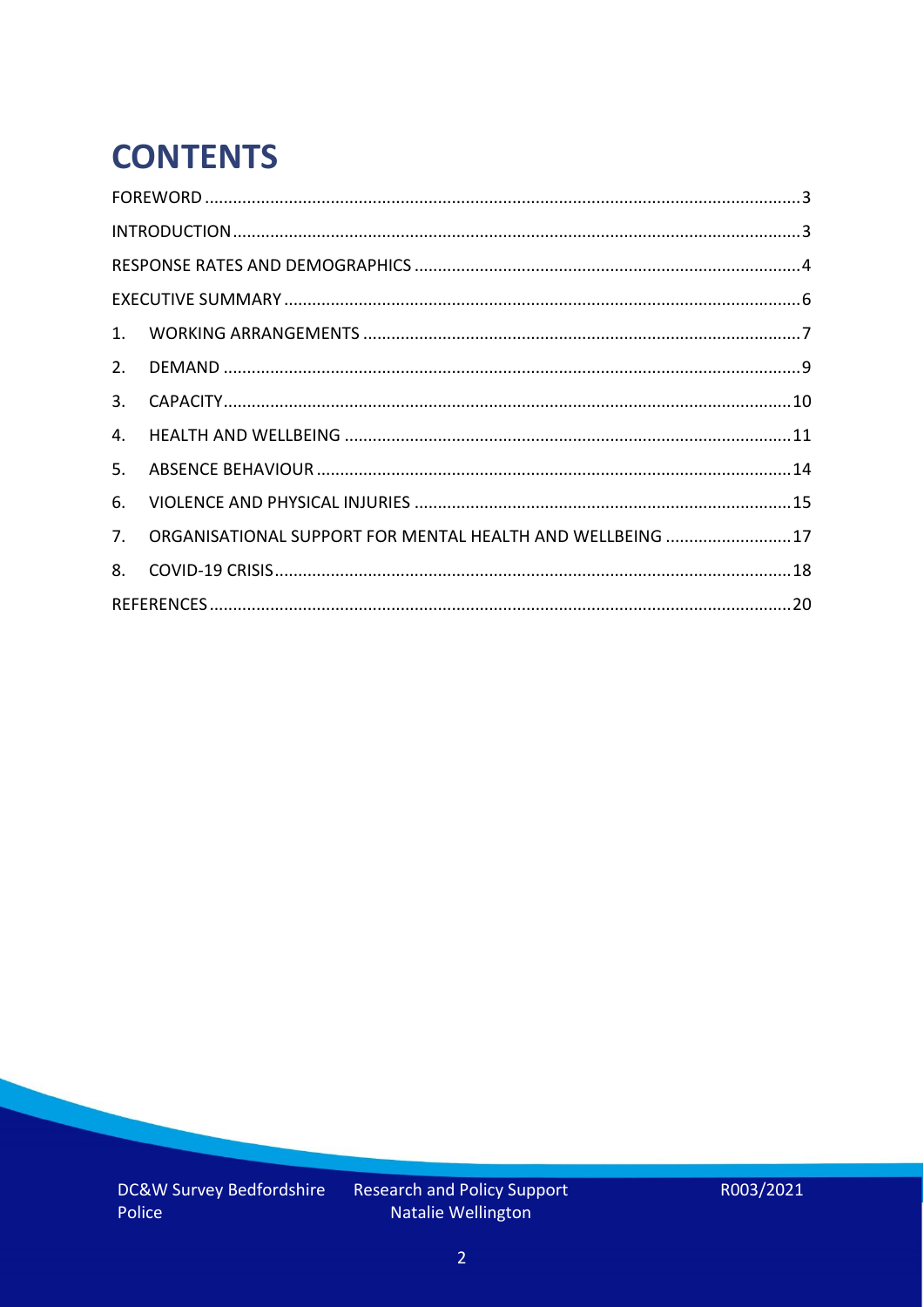### <span id="page-2-0"></span>**FOREWORD**

#### <span id="page-2-1"></span>**INTRODUCTION**

The Demand, Capacity and Welfare Survey is a biennial survey that started in 2016. This was in response to unprecedented budgetary cuts and a 14% fall in officer numbers over a seven year period from a high of 142,056 in 2009 to 122,748 in March 2016. <sup>i</sup> Evidence from a focus group study conducted by the PFEW<sup>ii</sup> also highlighted that these reductions may have been having a negative effect on officers' individual wellbeing. It was within this context that the Police Federation of England and Wales (PFEW) began a biennial Demand, Capacity and Welfare Survey. The 2020 PFEW Demand, Capacity and Welfare Survey is the third iteration of the survey. Due to the current global health crisis we have included questions specific to COVID-19, in order to help us to better understand the impacts of working within the police service during this crisis and officers' experiences on the ground. We have reported personal impacts in a specific section and organisational impacts are reported at contextually appropriate points throughout the report, to enable comparisons with other relevant items (for example we have included the results for the question asking whether COVID-19 has had an impact on single-crewing within the same section as the results for the question regarding frequency of single-crewing).

This report provides a summary of responses to key questions from the 2020 PFEW Officer Demand, Capacity and Welfare Survey from respondents in Bedfordshire Police.

Where appropriate, details of average responses from previous years, or the police service as a whole, are also presented.<sup>1</sup> However, differences across these figures have not been tested to assess whether they are statistically significant;<sup>2</sup> therefore, any and all differences reported are for guidance only and must be treated with caution. When comparing forcelevel data across years, a dash (–) is used, when applicable, to indicate where a force report was not provided due to small sample sizes.

Please be aware that the total number of responses for each item may vary slightly as not all items were answered by all respondents, and all percentages are rounded to the nearest

 $1$  Data were weighted at a national level on the basis of respondents' force to ensure that each force were proportionally represented within the national sample; no weightings were applied at a force level. More information about weightings can be found in the 2020 Technical Annex R098/2020.

 $2$  As all the data are derived from samples of the population, rather than the whole population, percentage figures calculated are strictly speaking estimates, rather than exact measures. This means that every figure has a margin of error associated with it. Hence a very small percentage difference year on year may be due to sampling, rather than to actual changes.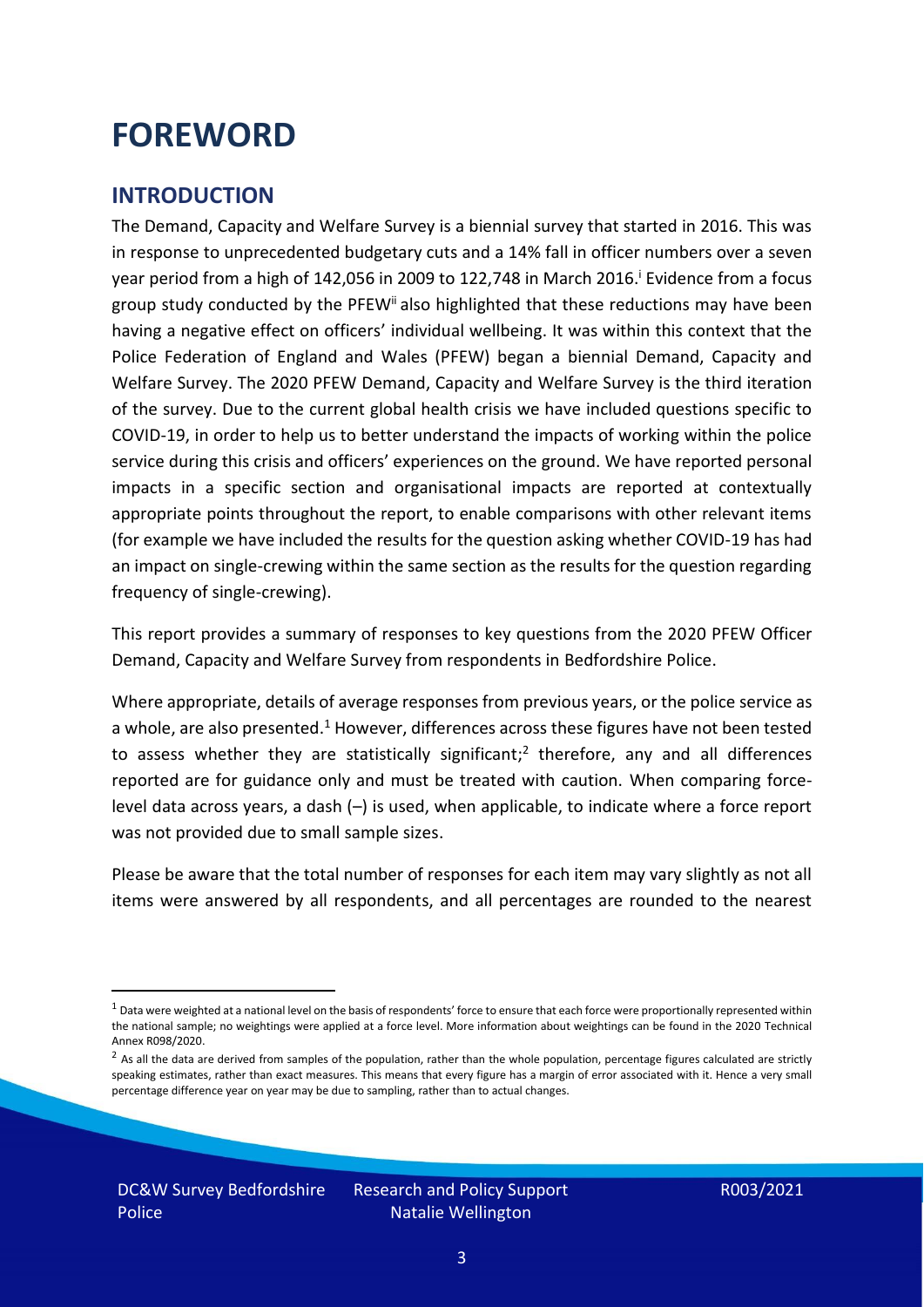whole number. In addition, the actual differences between any and all groups may be quite small, and these details should be considered when interpreting the data.

#### <span id="page-3-0"></span>**RESPONSE RATES AND DEMOGRAPHICS**

Survey responses were gathered over a seven-week period between October and November 2020. All officers of the federated ranks in England and Wales were eligible to participate. Analyses were conducted on a sample of 12,471 responses drawn from all 43 forces across England and Wales. The national response rate for the 2020 survey was 10%.

Overall, 3% of respondents (n=423) to the survey declined to state which force they belonged to. These responses have been included within the national data but are excluded from force-level analyses.<sup>3</sup>

214 responses were received from Bedfordshire Police, representing a response rate of around 17% (based on March 2020 Home Office figures of officer headcount).<sup>iii</sup> The margin of error for this report has been calculated using the size of the sample and population. At a 95% confidence level, this force report has a 6% margin of error. If the margin of error is less than 5%, it can be considered to be within the normal bounds of academic rigour.<sup>4</sup> If this threshold has not been met, the results from this report must be interpreted with caution.

60% of responses from Bedfordshire Police were received from male officers and 38% of responses were from female officers. The other 1% preferred not to say or identified in another way. In regards to rank, 69% of respondents from Bedfordshire Police were Constables, 21% were Sergeants, 7% were Inspectors, and 3% were Chief Inspectors. 5% of responses from Bedfordshire Police were received from Black and Minority Ethnic (BME) officers.

DC&W Survey Bedfordshire Police

<sup>&</sup>lt;sup>3</sup> Please see the 2020 Technical Annex R098/2020 for excluded cases.

<sup>&</sup>lt;sup>4</sup> The generally accepted academic standards is a 95% confidence level with a 5% (or less) margin of error.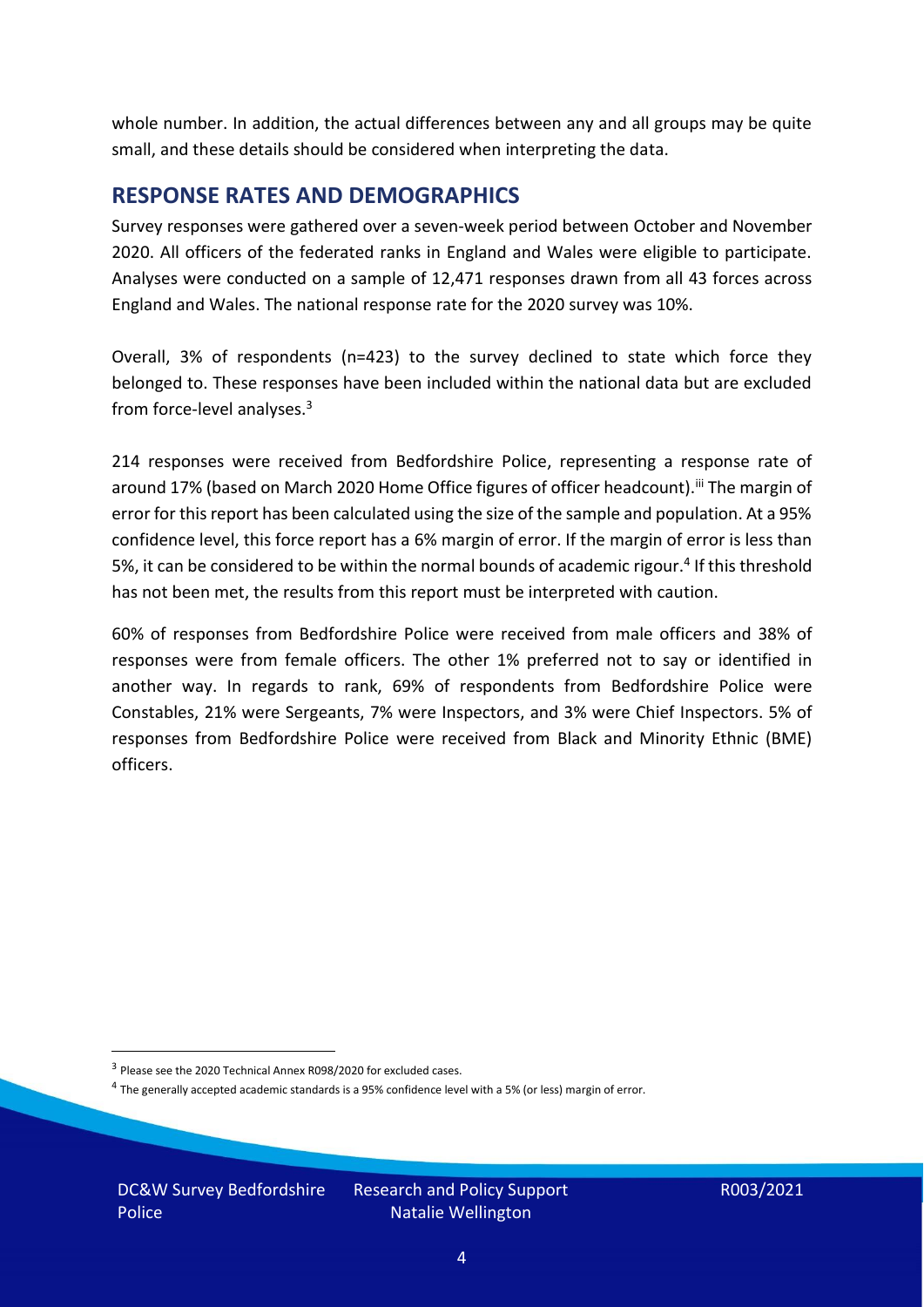### **INFOGRAPHIC**

### **Who responded?**

**214** responses were received from Bedfordshire Police, representing a **17%** response rate.



DC&W Survey Bedfordshire Police

Research and Policy Support Natalie Wellington

#### R003/2021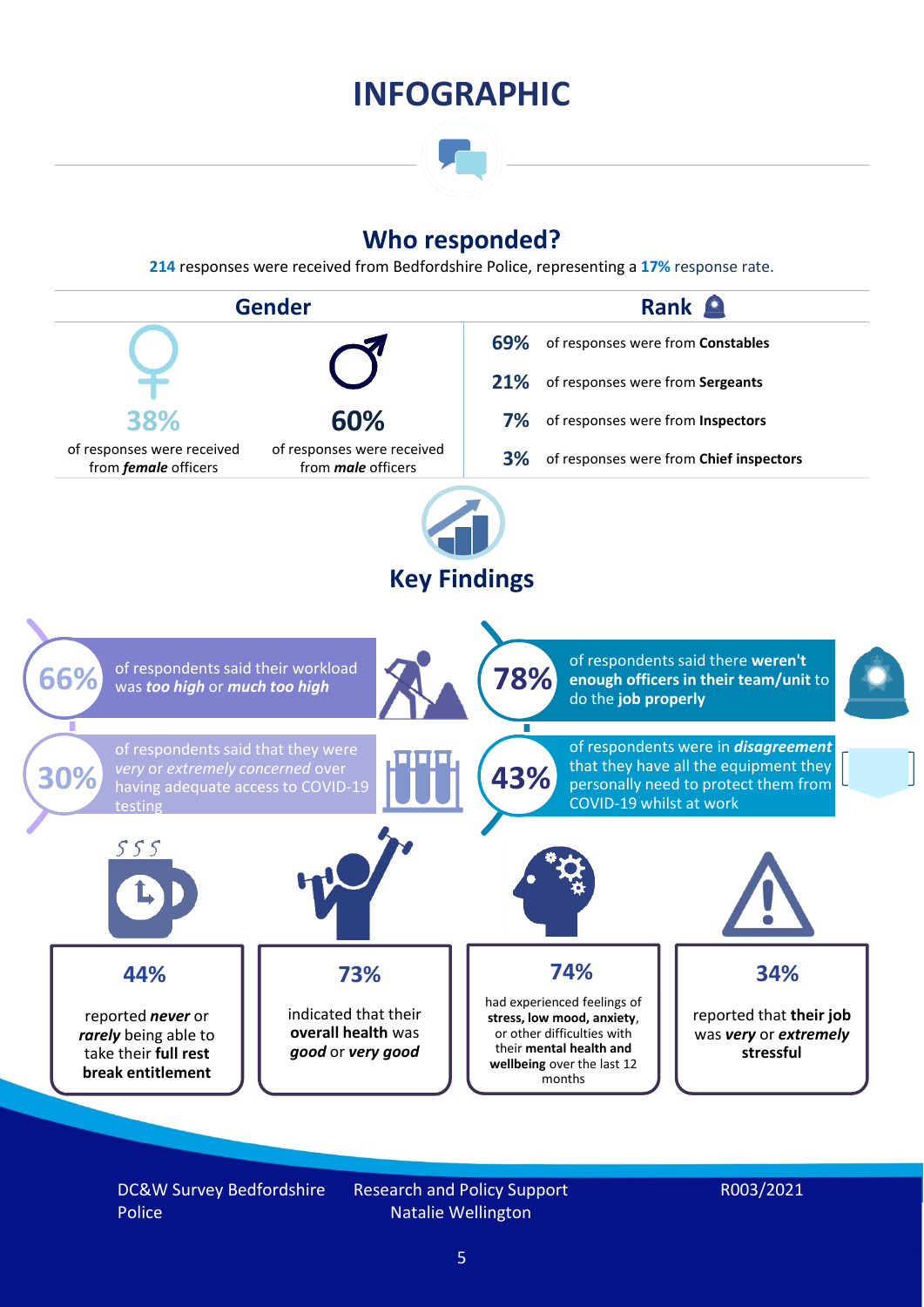## <span id="page-5-0"></span>**EXECUTIVE SUMMARY**

- **214** responses were received from Bedfordshire Police, representing a response rate of around **17%**.
- The average (mean) rating for **overall job satisfaction** for respondents was **6/10**.
- **50%** reported being **single-crewed** *often* or *always* and **15%** reported being **singlecrewed** *more often* due to **COVID-19**.
- **44%** of respondents reported *never* or *rarely* being able to take their **full rest break entitlement**; *lower than* the proportion in 2018 (53%).
- **66%** of respondents reported that their **workload** is currently *too high*, or *much too high*; *lower than* the proportion in 2018 (76%).
- **78%** of respondents said there **weren't enough officers in their team/unit** to do the **job properly**.
- The average (mean) **overall life satisfaction** rating was **6/10**. This can be compared to the national average of 6/10.
- **73%** of respondents indicated that their **overall health** was *good* or *very good.*
- **34%** of respondents said that they viewed their job as *very* or *extremely* **stressful**. This was *lower than* the proportion in 2018 (46%).
- **74%** of respondents indicated that they had **experienced feelings of stress, low mood, anxiety, or other difficulties with their health and wellbeing** over the last 12 months.
- **15%** of respondents reported that they had suffered **one or more injuries** that required medical attention as a result of **work-related violence** in the last year.
- **12%** of respondents reported that they had suffered **one or more injuries** that required medical attention as a result of **work-related accidents** in the last year.
- **25%** of respondents reported that they were *very* or *extremely worried* about the **impact that the COVID-19 crisis will have on them personally**.
- **2%** of respondents reported that they *have* or *have had* **COVID-19** confirmed by a positive antigen or antibody test.
- **43%** of respondents reported that they *disagreed* or *strongly disagreed* that they **have all the equipment they personally need to protect them from COVID-19 whilst at work**.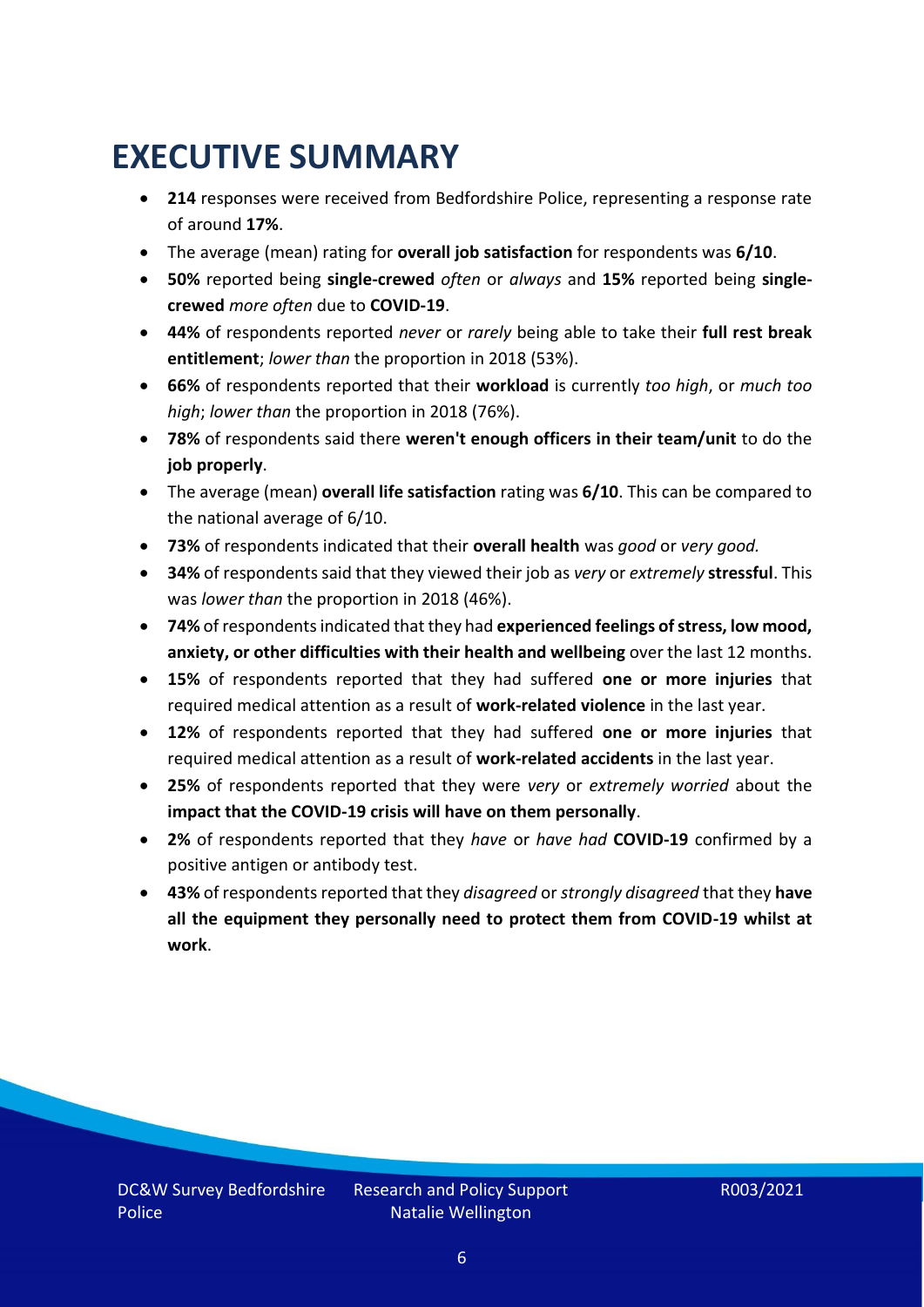### <span id="page-6-0"></span>**1. WORKING ARRANGEMENTS**

### **1.1. OVERALL JOB SATISFACTION**

Respondents were asked to rate their overall job satisfaction between 0 and 10, where 0 was 'not at all satisfied' and 10 was 'completely satisfied.' The average (mean) rating for overall job satisfaction for respondents from Bedfordshire Police was 6/10 (range 0-10), with 34% of respondents reporting an overall job satisfaction rating of *4* or *less*. This can be compared to the national average of 5/10 (range 0-10), and 37% of respondents reporting an overall job satisfaction rating of *4* or *less*.

### **1.2. SHIFT LENGTH**

31% of respondents from Bedfordshire Police reported that their formal shift duration was more than the 8-10 hours advised by the Health and Safety Executive<sup>iv</sup> and the Police Negotiating Board,<sup>v</sup> and 25% of respondents indicated a shift length of 12 hours or *more*. 9% of the national sample indicated that their formal shift duration was more than 8-10 hours, and 7% indicated a shift length of *12 hours* or *more*. 5

#### **1.3. SINGLE-CREWING**

Among respondents from Bedfordshire Police, for whom this item was applicable, 50% reported being single-crewed either *often* or *always* over the previous 12-month period. This can be compared with 58% of respondents from the national sample.<sup>6</sup>

Due to COVID and the social distancing regulations implemented by the UK government, forces may have changed their normal operational procedures around crewing in order to reduce opportunities for infection between colleagues. The NPCC released guidance stating that when officers are double crewed a surgical Type IIR face mask should be worn in an enclosed space, such as a vehicle or personnel carrier, when social distancing cannot be achieved.<sup>vi</sup> However, some of the units may have decided to reduce the risk further by limiting double crewing or placing officers in bubbles. As such, in this year's iteration of the survey we wanted to ask an additional query about COVID-19 in relation to crewing levels, to see if crewing levels were affected by this. The findings were that 15% from Bedfordshire Police reported being single-crewed *more often* due to COVID-19.

 $<sup>6</sup>$  Respondents that reported not applicable were removed from force-level and national analysis.</sup>

DC&W Survey Bedfordshire Police

<sup>&</sup>lt;sup>5</sup> Respondents that reported not applicable were removed from force-level and national analysis.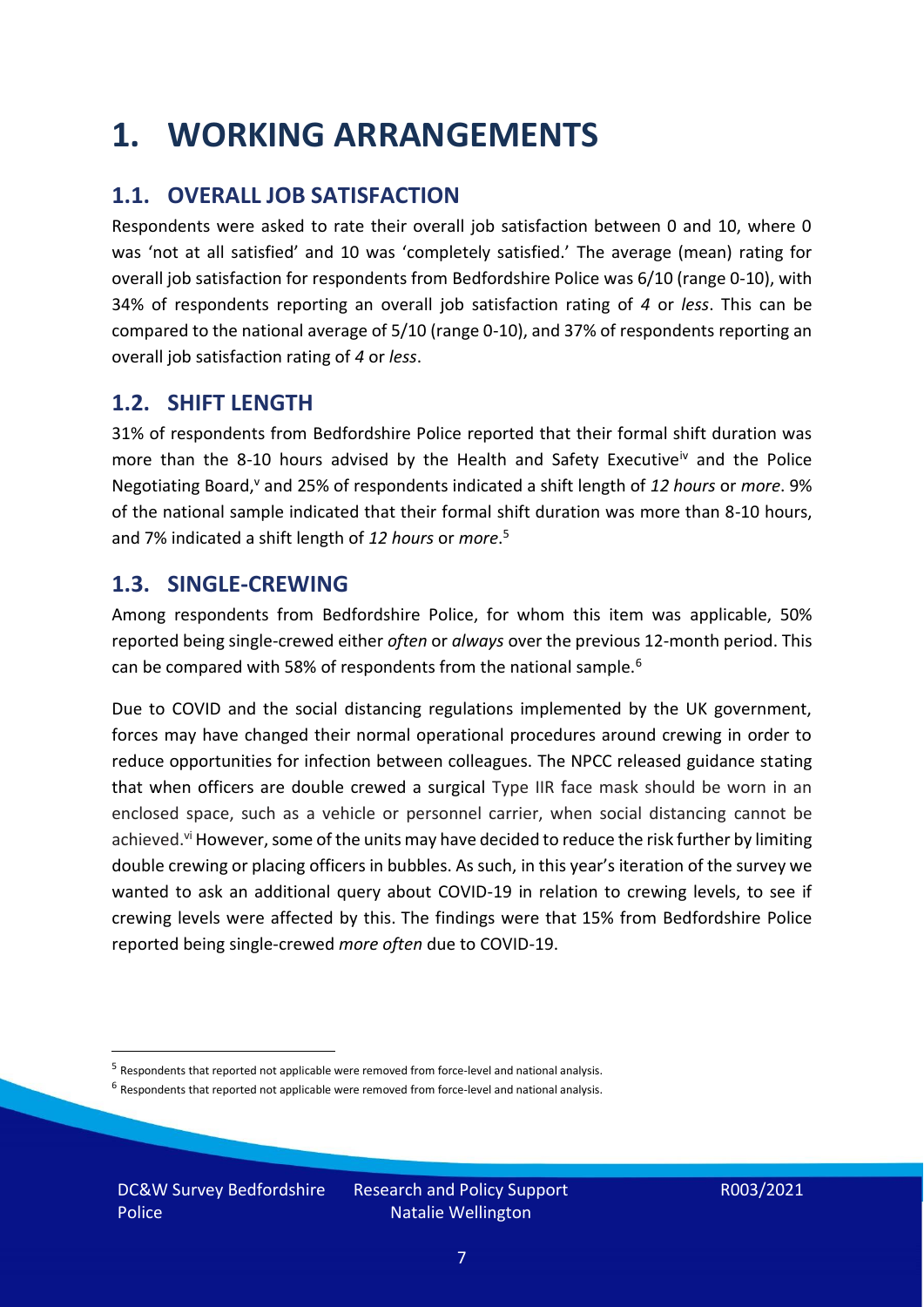### **1.4. BREAKS, REST DAYS AND ANNUAL LEAVE**

44% of respondents from Bedfordshire Police reported *never* or *rarely* being able to take their full rest break entitlement, and 50% reported having had *two* or *more* rest days cancelled in the previous 12-month period. Furthermore, 77% of respondents from Bedfordshire Police told us that they had a request for annual leave refused *once* or *more* in the previous 12 month period.

Historical comparisons for items relating to breaks, rest days and annual leave for Bedfordshire Police, are also provided in *Table 1* below.

| Table 1: Force level figures for breaks, rest days<br>and annual leave                                       | 2016 | 2018 | 2020 |
|--------------------------------------------------------------------------------------------------------------|------|------|------|
| Reported being never or rarely able to take full<br>rest break entitlement                                   | 61%  | 53%  | 44%  |
| Reported having two or more rest days<br>cancelled in the previous 12 months                                 | 79%  | 80%  | 50%  |
| Reported having a request for annual leave<br>refused once or more in the previous 12<br>months <sup>7</sup> | 95%  | 84%  | 77%  |

DC&W Survey Bedfordshire Police

<sup>&</sup>lt;sup>7</sup> Please note, there were moderate changes to the question wording and response scale for this item between the 2016 and 2018 iterations of this survey. Please take this into consideration when interpreting any and all differences in the findings between these years, as altering the way in which a question is framed may unintentionally affect the way in which an individual responds.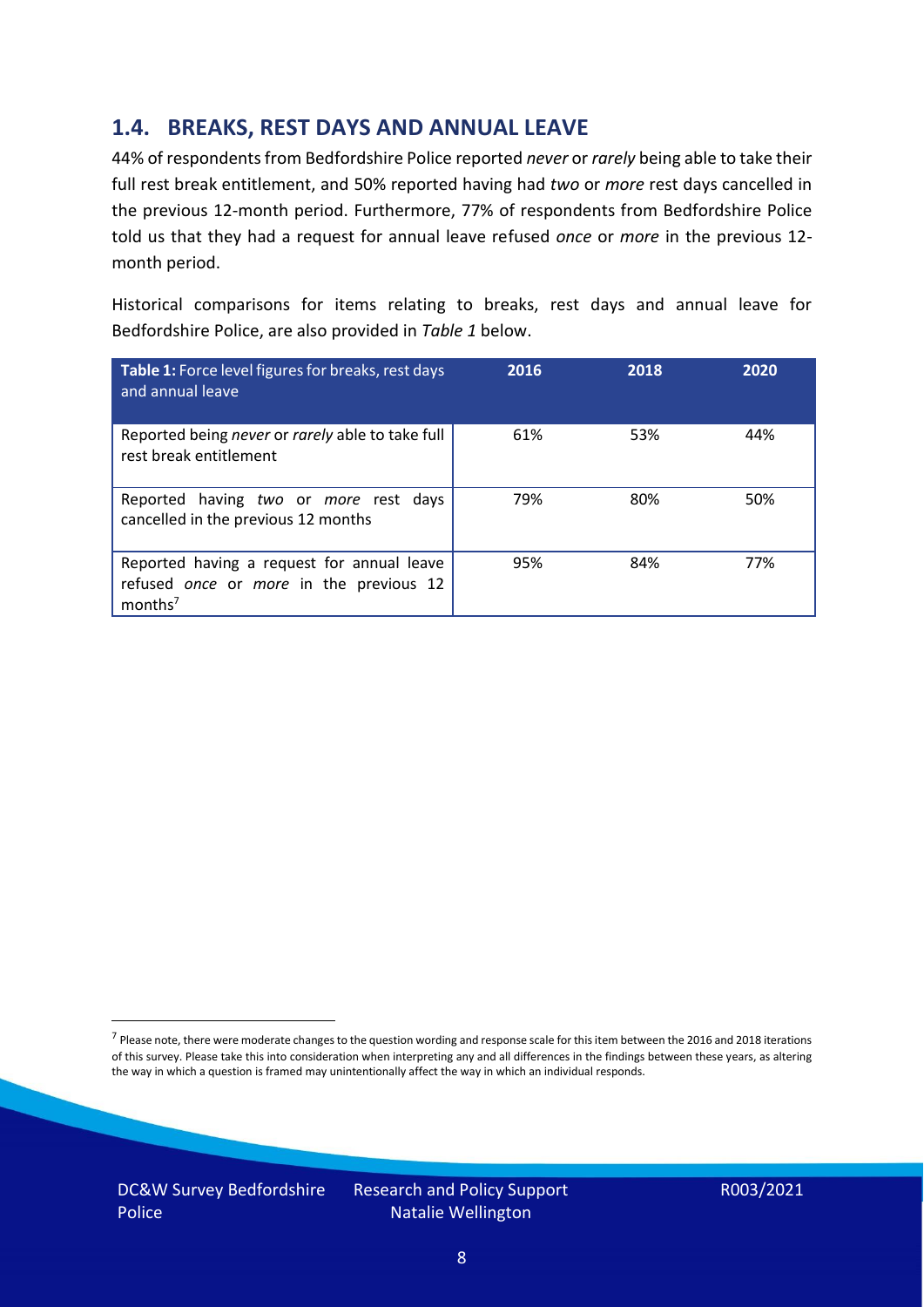# <span id="page-8-0"></span>**2. DEMAND**

### **2.1. WORKLOAD**

66% of respondents from Bedfordshire Police told us that their workload is currently *too high*, or *much too high*. An historical comparison for both national and local proportions for workload are displayed in *Table 2* below.

| Table 2: Proportion of respondents reporting<br>that their workload was too high or much too<br>high in the previous 12-month period | 2016 | 2018 | 2020 |
|--------------------------------------------------------------------------------------------------------------------------------------|------|------|------|
| Force-level figures                                                                                                                  | 70%  | 76%  | 66%  |
| National figures                                                                                                                     | 66%  | 72%  | 60%  |

### **2.2. AMOUNT AND PACE OF WORK**

87% of respondents from Bedfordshire Police *disagreed* or *strongly disagreed* that they generally have enough officers to manage all the demands being made on them as a team/unit.

Furthermore, 12% *agreed* or *strongly agreed* that they had enough time to engage in proactive policing in their team/unit. An historical comparison for both national and local proportions for this item are displayed in *Table 3* below.

| Table 3: Proportion of respondents reporting<br>that they agreed or strongly agreed that they<br>had enough time to engage in proactive<br>policing in their team/unit | 2016 | 2018 | 2020 |
|------------------------------------------------------------------------------------------------------------------------------------------------------------------------|------|------|------|
| Force-level figures                                                                                                                                                    | 9%   | 9%   | 12%  |
| National figures                                                                                                                                                       | 13%  | 9%   | 14%  |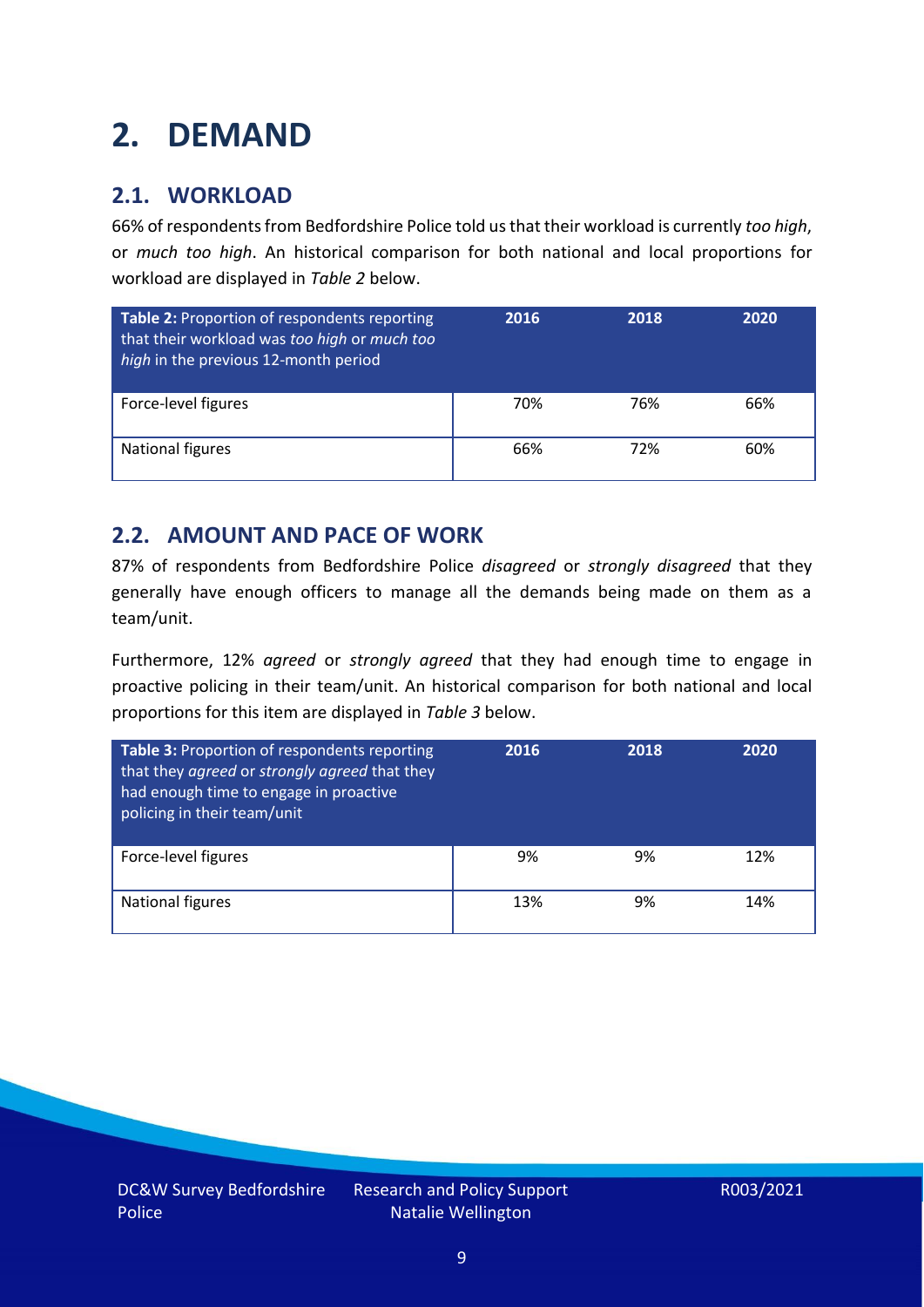# <span id="page-9-0"></span>**3. CAPACITY**

### **3.1. MINIMUM OFFICER STAFFING**

69% of respondents from Bedfordshire Police indicated that their team or unit had a minimum officer staffing level.

Among respondents whose team or unit had a minimum officer staffing level, 22% indicated that this level was *never* or *rarely* achieved.

Respondents were asked how often minimum staffing levels have been met compared to before the COVID-19 crisis. 20% reported minimum staffing levels being met *less frequently* compared to before the COVID-19 crisis.

### **3.2. OFFICER STAFFING ARRANGEMENTS**

72% of respondents *disagreed* or *strongly disagreed* that the way officer staffing levels are determined in their team/unit seems to be effective. Historical comparisons for this item and one other key item, relating to capacity to deal with demand for Bedfordshire Police, are provided in *Table 4* below.

| Table 4: Force level figures for key items relating to capacity                         |      |                                                               |      |  |
|-----------------------------------------------------------------------------------------|------|---------------------------------------------------------------|------|--|
| <b>Statements</b>                                                                       |      | Proportion of respondents who<br>disagreed with the statement |      |  |
|                                                                                         | 2016 | 2018                                                          | 2020 |  |
| The way officer staffing levels are determined in my<br>team/unit seems to be effective | 73%  | 75%                                                           | 72%  |  |
| There are enough officers in my team/unit for me to do<br>my job properly               | 81%  | 86%                                                           | 78%  |  |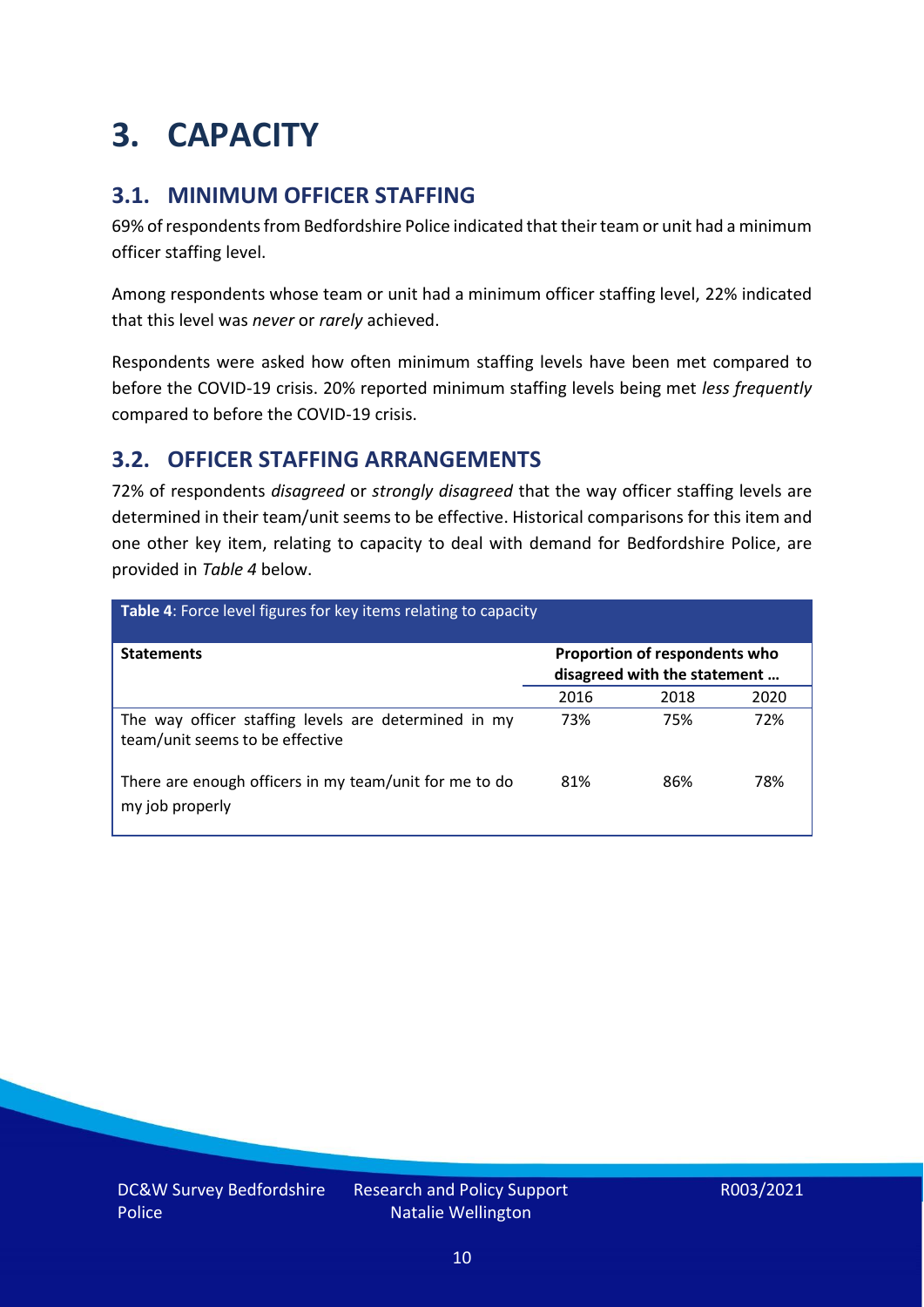### <span id="page-10-0"></span>**4. HEALTH AND WELLBEING**

### **4.1. OVERALL LIFE SATISFACTION AND WORTHWHILENESS**

Respondents were asked to rate their overall life satisfaction on a scale from 0 to 10, where 0 was *'Not at all satisfied'* and 10 was *'Completely satisfied'*. Furthermore, respondents were also asked to rate how worthwhile they feel the things they do in their life are on a scale from 0 to 10, where 0 was *'Not at all worthwhile'* and 10 was *'Completely worthwhile'.* These two items replicate the overall life satisfaction and overall worthwhileness questions posed within the Annual Population Survey by the Office for National Statistics (UK) and were included in the Demand, Capacity and Welfare Survey to enable benchmarking against the general population. vii

The average (mean) overall life satisfaction rating for the general population was 7 out of 10. The average (mean) rating for Bedfordshire Police was 6 out of 10, with 23% of respondents reporting a low overall life satisfaction rating of *4* or *less*. These results can be compared to the national average of 6/10, with 23% of respondents reporting a low overall life satisfaction rating of *4* or *less*.

The average (mean) overall worthwhileness rating for the general population was 7 out of 10. The average (mean) rating for Bedfordshire Police was 7 out of 10, with 16% of respondents reporting a low overall worthwhileness rating of *4* or *less*. These results can be compared to the national average of 7/10, with 18% of respondents reporting a low overall worthwhileness rating of *4* or *less*.

### **4.2. OVERALL PHYSICAL HEALTH**

Respondents were asked to rate their overall health on a scale from *very good* to *very poor*. An historical comparison for both national and local proportions for this item are in *Table 5* below.

| Table 5: Self-rated overall physical health |                       | 2016 | 2018 | 2020 |
|---------------------------------------------|-----------------------|------|------|------|
|                                             | Poor or very poor     | 17%  | 4%   | 9%   |
| Force-level figures                         | Neither good nor poor | 23%  | 28%  | 17%  |
|                                             | Good or very good     | 61%  | 68%  | 73%  |
|                                             | Poor or very poor     | 12%  | 7%   | 9%   |
| National figures                            | Neither good nor poor | 23%  | 17%  | 20%  |
|                                             | Good or very good     | 65%  | 77%  | 71%  |

DC&W Survey Bedfordshire Police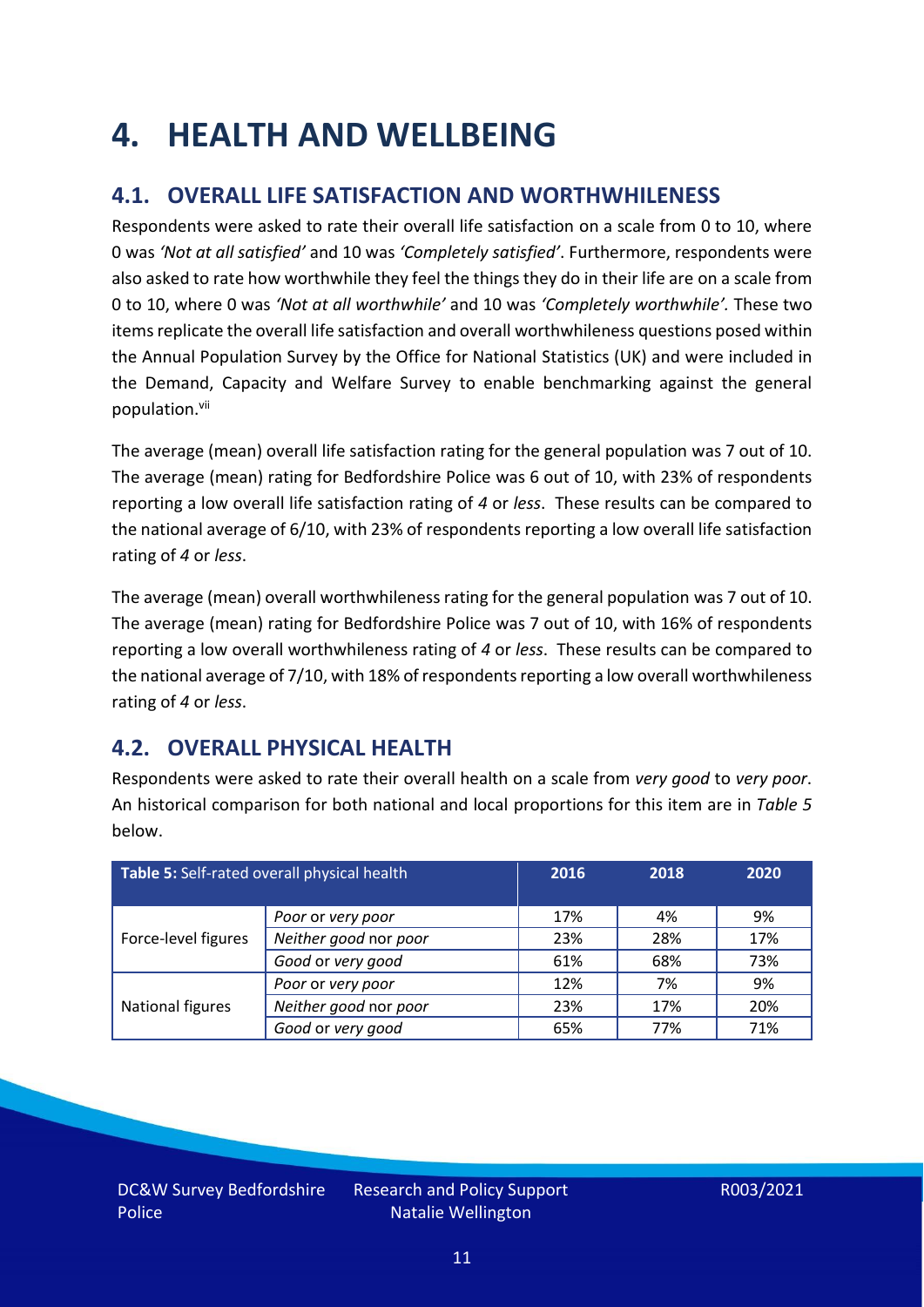### **4.3. SINGLE-ITEM INDICATORS FOR MENTAL HEALTH**

#### **4.3.1. ANXIETY AND HAPPINESS**

Overall anxiety was measured using a single-item measure. Respondents were asked to rate how anxious they had felt the day before on a scale from 0 to 10, where 0 was *'Not at all anxious'* and 10 was *'Completely anxious'*. Overall happiness was also measured using a single-item measure and respondents were asked to rate how happy they had been the day before on a scale from 0 to 10, where 0 was *'Not at all happy'* and 10 was *'Completely happy'*. These items replicate the overall anxiety and overall happiness questions posed within the Annual Population Survey by the Office for National Statistics (UK) and were chosen to enable benchmarking against the general population.<sup>viii</sup>

The average (mean) overall anxiety rating for the general population was 4 out of 10, with 36% of respondents reporting a high overall anxiety rating of *6* or *more*. <sup>8</sup> The average (mean) rating for Bedfordshire Police was 4 out of 10, with 30% of respondents reporting a high overall anxiety rating of *6* or *more*. These results can be compared to the national average of 4/10, with 35% of respondents reporting a high overall anxiety rating of *6* or *more*. 9

The average (mean) overall happiness rating for the general population was 7 out of 10. The average (mean) rating for Bedfordshire Police was 6 out of 10, with 25% of respondents reporting a low overall happiness rating of *4* or *less*. These results can be compared to the national average of 6/10, with 25% of respondents reporting a low overall happiness rating of *4* or *less*.

#### **4.3.2. STRESS**

Work related stress was measured using a single-item measure. 34% of respondents from Bedfordshire Police said that they viewed their job as *very* or *extremely stressful*.

This is *higher than* the proportion reported in the national sample (33%) and *lower than* the proportion reported by Bedfordshire Police in 2018 (46%).

Stress outside of work was assessed using an adaptation of the work-related stress measure. 7% of respondents from Bedfordshire Police said that they viewed their life outside of work as *very* or *extremely stressful*.

<sup>&</sup>lt;sup>8</sup> Please note that proportions for other wellbeing measures were not provided

 $9$  Overall scores for anxiety have been grouped and reported differently to life satisfaction, worthwhileness and happiness. The percentage of respondents scoring a high rating of *6* or *more* has been reported, as higher scores for anxiety are commonly associated with lower individual wellbeing. Whereas, the percentage of respondents scoring a very low rating of *4* or *less* has been reported for life satisfaction, worthwhileness and happiness, as lower scores on these measures are commonly associated with lower individual wellbeing.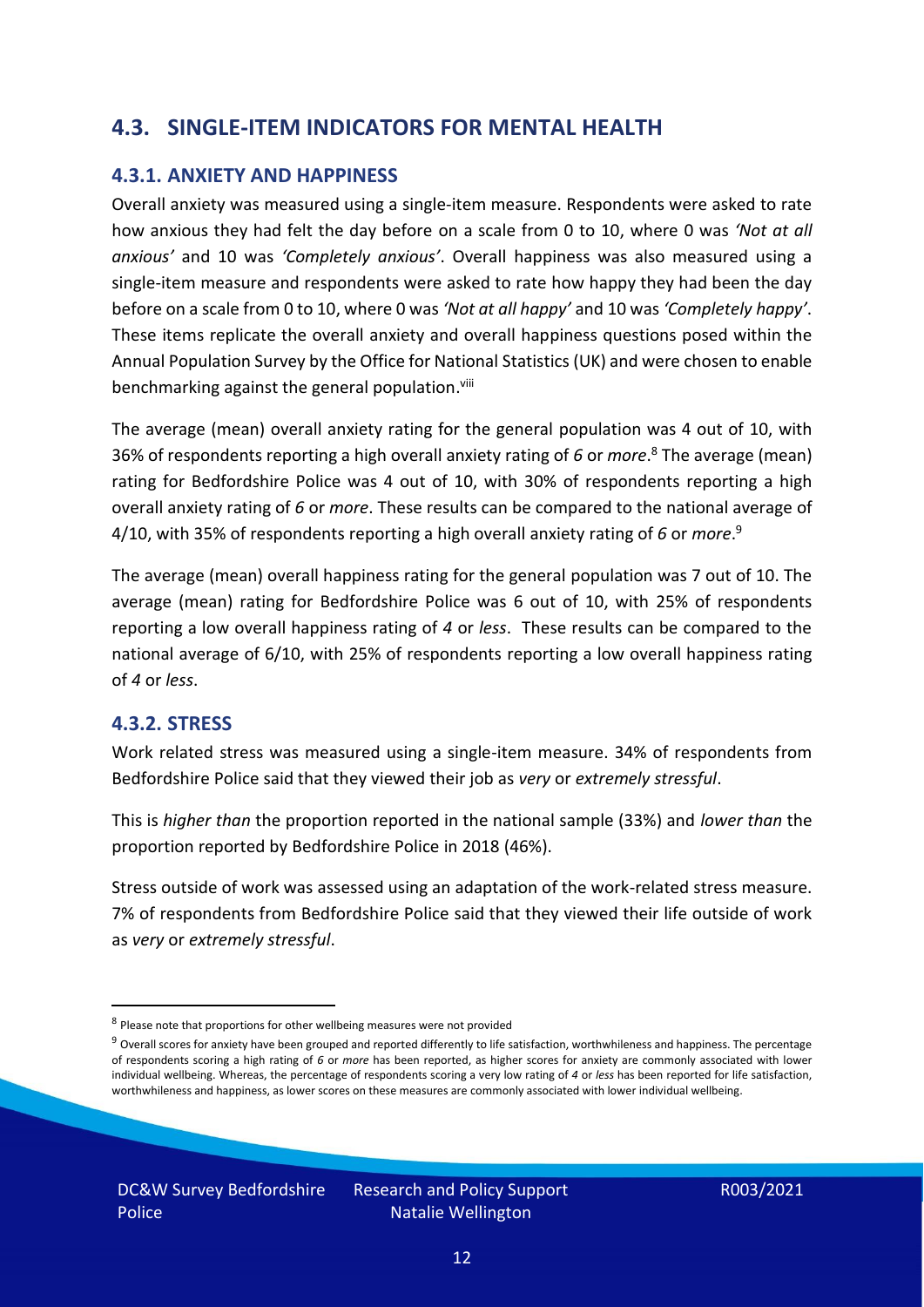#### **4.3.4. MENTAL HEALTH OVERVIEW**

A top-level broad overview of mental health and wellbeing was established using an item that asked respondents to indicate whether they had experienced feelings of stress, low mood, anxiety, or other difficulties with their health and wellbeing over the last 12 months. 74% of respondents from Bedfordshire Police indicated that they had experienced feelings of stress, low mood, anxiety, or other difficulties with their health and wellbeing over the last 12 months; with 88% of these respondents also indicating that these feelings were caused by, or made worse by work.

#### **4.3.5. MENTAL WELLBEING**

Respondents' mental wellbeing was measured using the Short Warwick-Edinburgh Mental Wellbeing Scale,<sup>ix</sup> which asked them to rate their experience during the last two weeks for seven positively framed items. A metric score was calculated which indicated participants' overall wellbeing. The higher the score is, the better their overall wellbeing is thought to be.<sup>10</sup>

The metric score for Bedfordshire Police is presented in *Table 6* below across years. This is also alongside the metric score for the national sample across years.

| <b>Table 6:</b> Average (mean) metric score for the Short Warwick-<br>Edinburgh Mental Wellbeing Scale | 2016 | 2018 | 2020 |
|--------------------------------------------------------------------------------------------------------|------|------|------|
| Force-level figures                                                                                    | 19   | 20   | 21   |
| National figures                                                                                       | 19   | 20   | 21   |

 $10$  The Short Warwick-Edinburgh Mental Wellbeing Scale was developed by the Universities of Warwick, Edinburgh and Leeds in conjunction with NHS Health Scotland (© University of Warwick, 2006).

DC&W Survey Bedfordshire Police

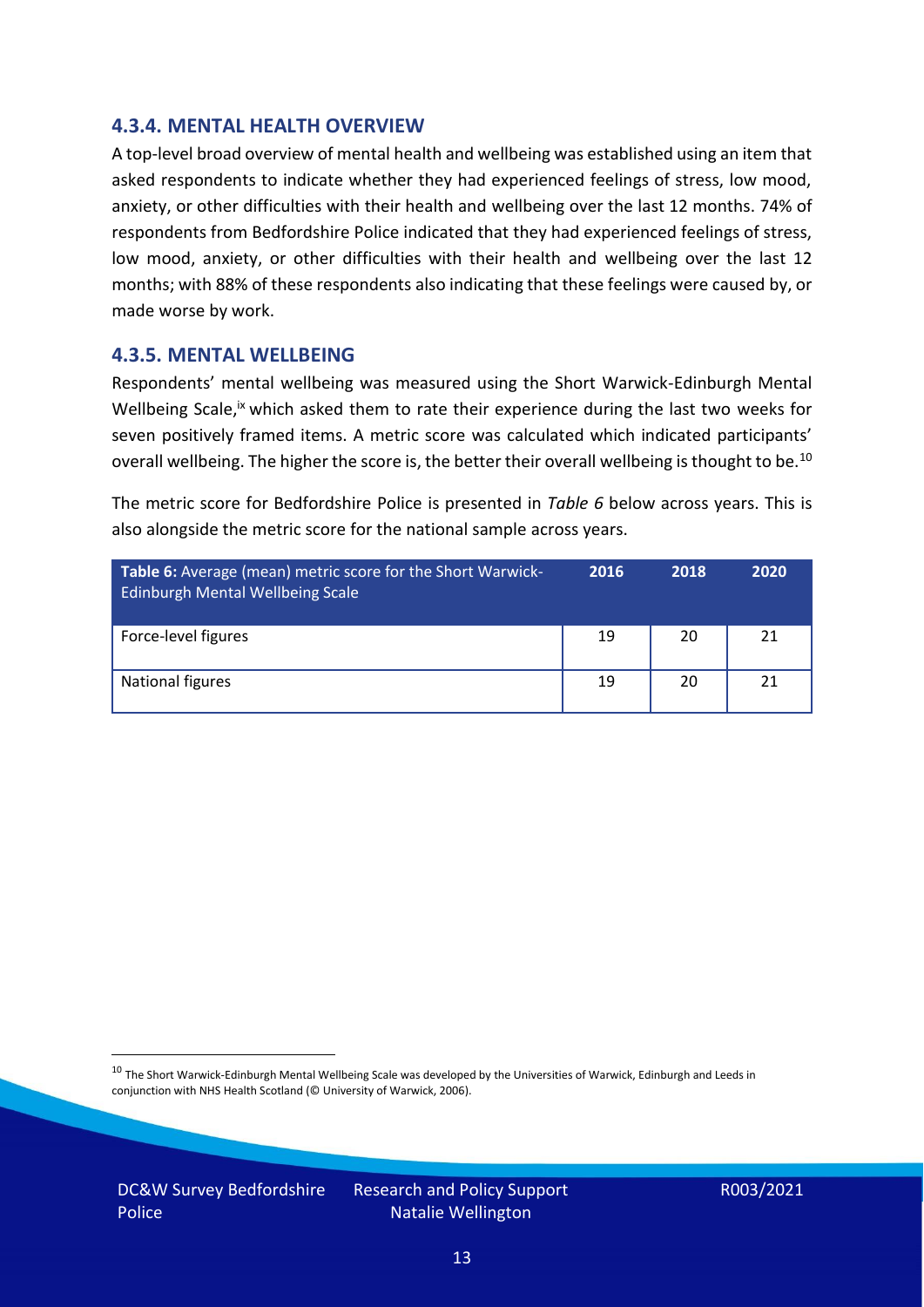# <span id="page-13-0"></span>**5. ABSENCE BEHAVIOUR**

### **5.1. ABSENCE**

50% of respondents from Bedfordshire Police reported *one* or *more* days of sickness absence and 29% of respondents indicated that at least one day of their sickness absence was attributable to stress, depression, or anxiety.

The national proportion of respondents who had taken *one* or *more* days of sickness absence was 48% and 32% of respondents indicated that at least one day of their sickness absence was attributable to stress, depression, or anxiety.

#### **5.2. PRESENTEEISM AND LEAVEISM**

Presenteeism is the act of attending work while ill. This has been shown to be associated with subsequent health decline, particularly in relation to burnout, $x$  and can lead to elevated absenteeism.<sup>xi</sup> Moreover, evidence suggests that presenteeism can compound the effects of the initial illness and negatively influence job satisfaction, resulting in negative job attitudes and withdrawal from work.<sup>xii</sup>

Leaveism is a term to describe hidden sickness absence and work undertaken during rest periods. A core dimension of leaveism includes using allocated time off such as annual leave entitlements to take time off when they are in fact unwell. Findings for Bedfordshire Police across years are presented in *Table 7* below.

| Table 7: Proportion of respondents reporting the<br>following absence behaviour once or more over the<br>previous 12 months |                             | 2016 | 2018 | 2020 |
|-----------------------------------------------------------------------------------------------------------------------------|-----------------------------|------|------|------|
| Presenteeism                                                                                                                | Due to Physical health      | 85%  | 76%  | 59%  |
|                                                                                                                             | Due to Psychological health | 64%  | 73%  | 62%  |
| annual leave to<br><b>Using</b><br>time off due to<br>take                                                                  | Due to Physical health      | 54%  | 42%  | 26%  |
| health                                                                                                                      | Due to Psychological health | 44%  | 49%  | 45%  |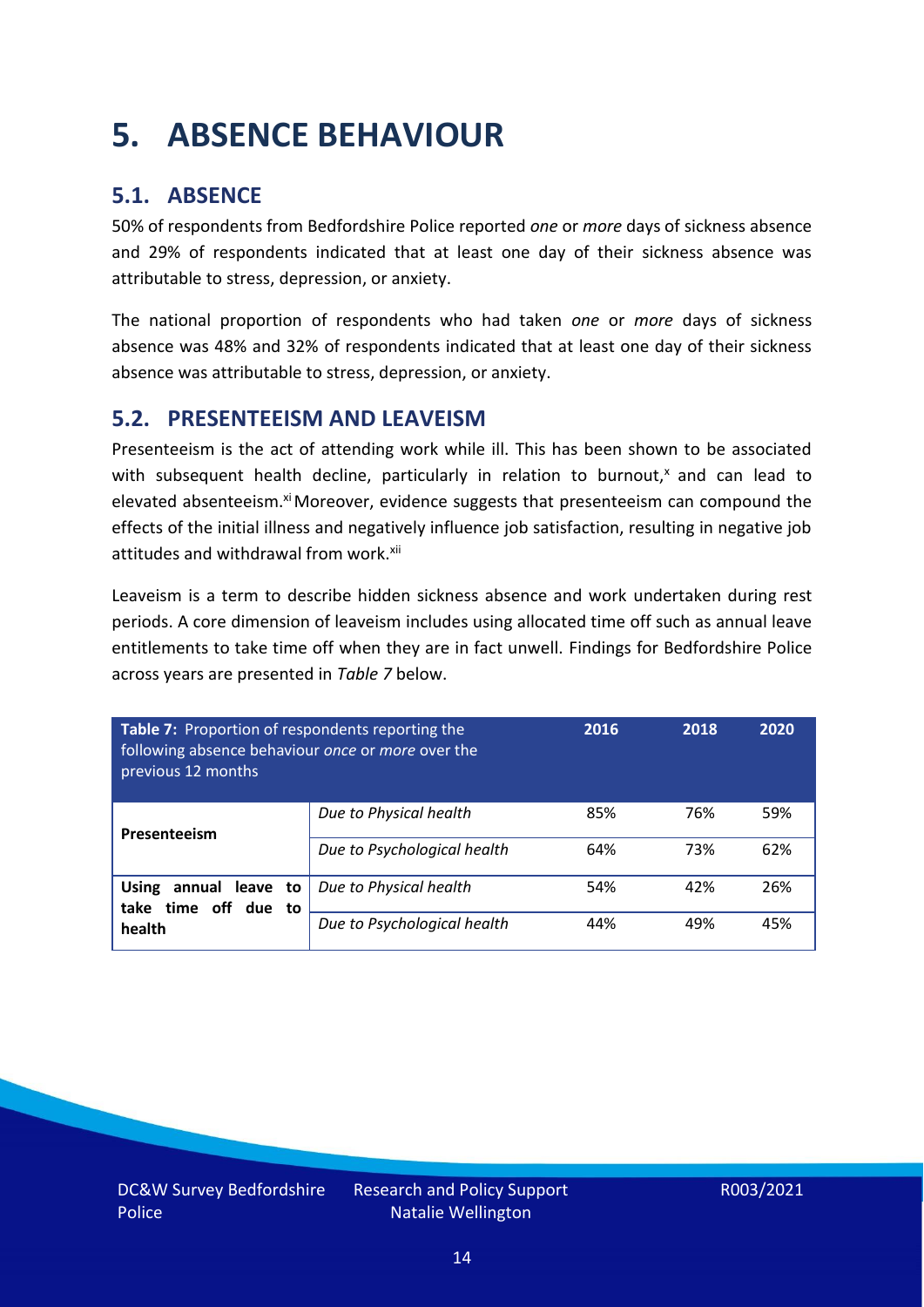# <span id="page-14-0"></span>**6. VIOLENCE AND PHYSICAL INJURIES**

### **6.1. VIOLENCE**

Verbal and physical violence was assessed using four questions regarding how often officers received verbal insults, verbal threats, spitting assaults, unarmed physical attacks, and attacks with a weapon from members of the public over the previous 12 months. Findings for Bedfordshire Police are presented in *Table 8* below.

**Table 8**: Force level figures for frequency of verbal and physical violence from members of the public

| Type of violent victimisation                                                          | Proportion of respondents indicating frequency<br>of experience as at least once a week |      |      |
|----------------------------------------------------------------------------------------|-----------------------------------------------------------------------------------------|------|------|
|                                                                                        | 2016                                                                                    | 2018 | 2020 |
| Verbal insults (e.g. swearing, shouting, abuse)                                        | 35%                                                                                     | 39%  | 23%  |
| Verbal threats (e.g. threat of hitting, threat of<br>kicking)                          | 18%                                                                                     | 25%  | 14%  |
| Spitting assaults (i.e. being deliberately spat<br>$upon)$ <sup>11</sup>               | $\cdots$                                                                                | 1%   | 3%   |
| Unarmed physical attacks (e.g. struggling to get<br>free, wrestling, hitting, kicking) | 13%                                                                                     | 10%  | 8%   |
| Use of a deadly weapon (e.g. stick, bottle, axe,<br>firearm)                           | 2%                                                                                      | 0%   | 0%   |

### **6.2. INJURIES**

15% of Bedfordshire Police respondents reported that they had suffered *one or more* injuries that required medical attention as a result of **work-related violence** in the last year.

This is *lower than* the proportion reporting *one or more* injuries as a result of **work-related violence** in the national sample (16%) and *lower than* the proportion reported by Bedfordshire Police in 2018 (25%).

12% of Bedfordshire Police respondents reported that they had suffered one or more injuries that required medical attention as a result of **work-related accidents** in the last year.

 $11$  Data on spitting assaults is not available for the year 2016 as the item was not included until the 2018 iteration of the survey.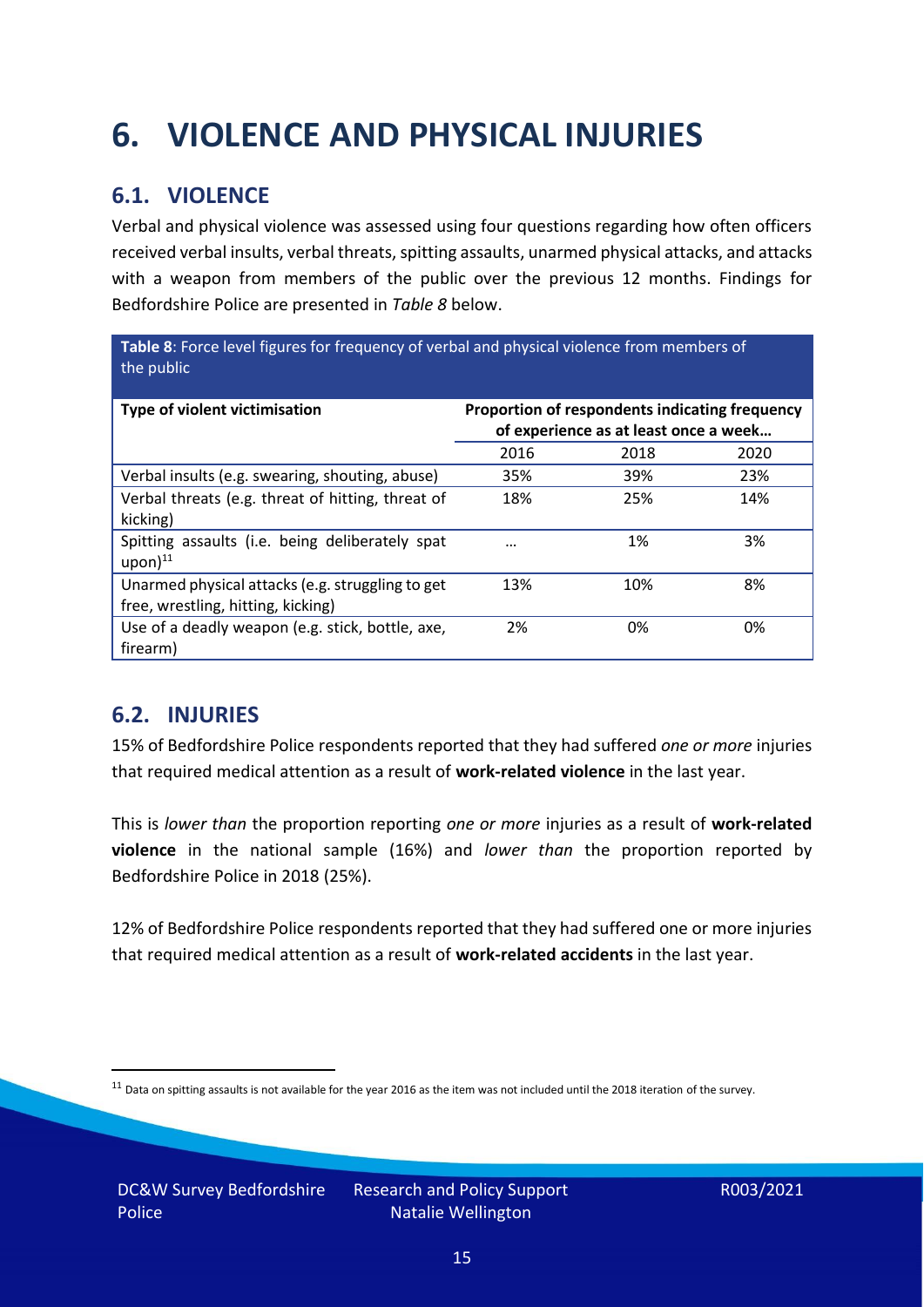This is *higher than* the proportion reporting *one or more* injuries as a result of **work-related accidents** in the national sample (11%) and *lower than* the proportion reported by Bedfordshire Police in 2018 (16%).

DC&W Survey Bedfordshire Police

Research and Policy Support Natalie Wellington

R003/2021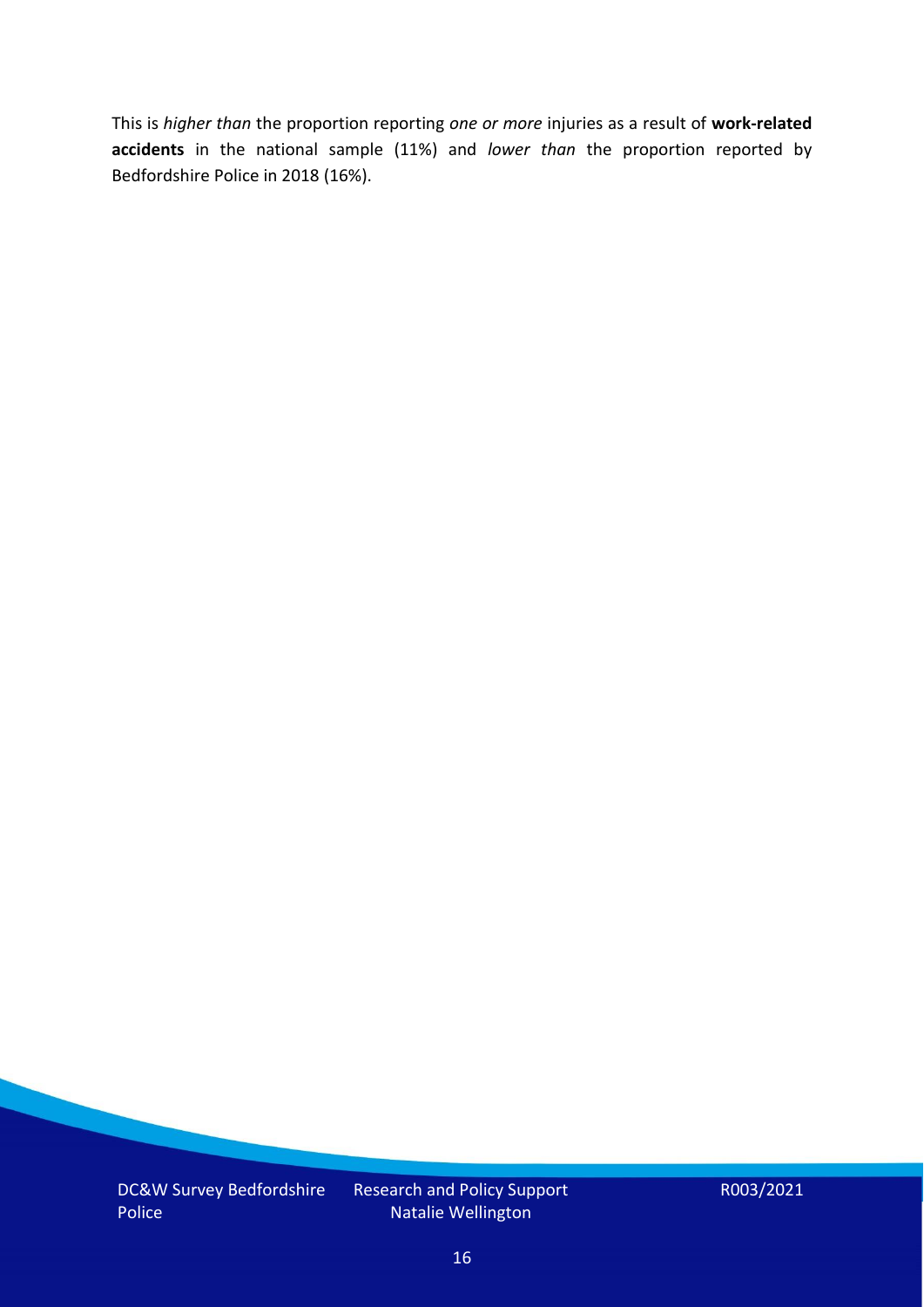# <span id="page-16-0"></span>**7. ORGANISATIONAL SUPPORT FOR MENTAL HEALTH AND WELLBEING**

### **7.1. DISCLOSURE**

Respondents who indicated that they had sought help for difficulties with mental health and wellbeing were presented with additional questions concerning disclosure to a line manager. 73% of respondents from Bedfordshire Police, for whom it was applicable, reported that they had disclosed seeking mental health and wellbeing support to their line managers. This can be compared with 60% reported by Bedfordshire Police in 2018.

### **7.2. MENTAL HEALTH AND WELLBEING SUPPORT SERVICES**

Respondents were asked about mental health and wellbeing support services that are *reactive* (services that aim to help those that are already experiencing difficulties with their mental health and wellbeing), and *proactive* (services that aim to help people prevent difficulties with mental health and wellbeing from developing). Key findings for Bedfordshire Police are displayed in the tables below, with *Table 9* displaying both national and local proportions.

**Table 9**: Proportion of respondents reporting that they are *aware* of reactive and proactive mental health and wellbeing support services that their force offers

| <b>Questions</b>                                           | Proportion of respondents |                  |  |
|------------------------------------------------------------|---------------------------|------------------|--|
|                                                            |                           |                  |  |
|                                                            | Force-level figures       | National figures |  |
| Reported being aware of reactive services that their force | 71%                       | 74%              |  |
| offers to support the mental health and wellbeing of its   |                           |                  |  |
| employees (e.g. counselling, helpline services, peer       |                           |                  |  |
|                                                            |                           |                  |  |
| support groups etc.)                                       |                           |                  |  |
| Reported being aware of proactive services that their      | 42%                       | 43%              |  |
| force offers to support the mental health and wellbeing    |                           |                  |  |
| of its employees (e.g. resilience training, mindfulness    |                           |                  |  |
| workshops, mental health awareness programmes etc.)        |                           |                  |  |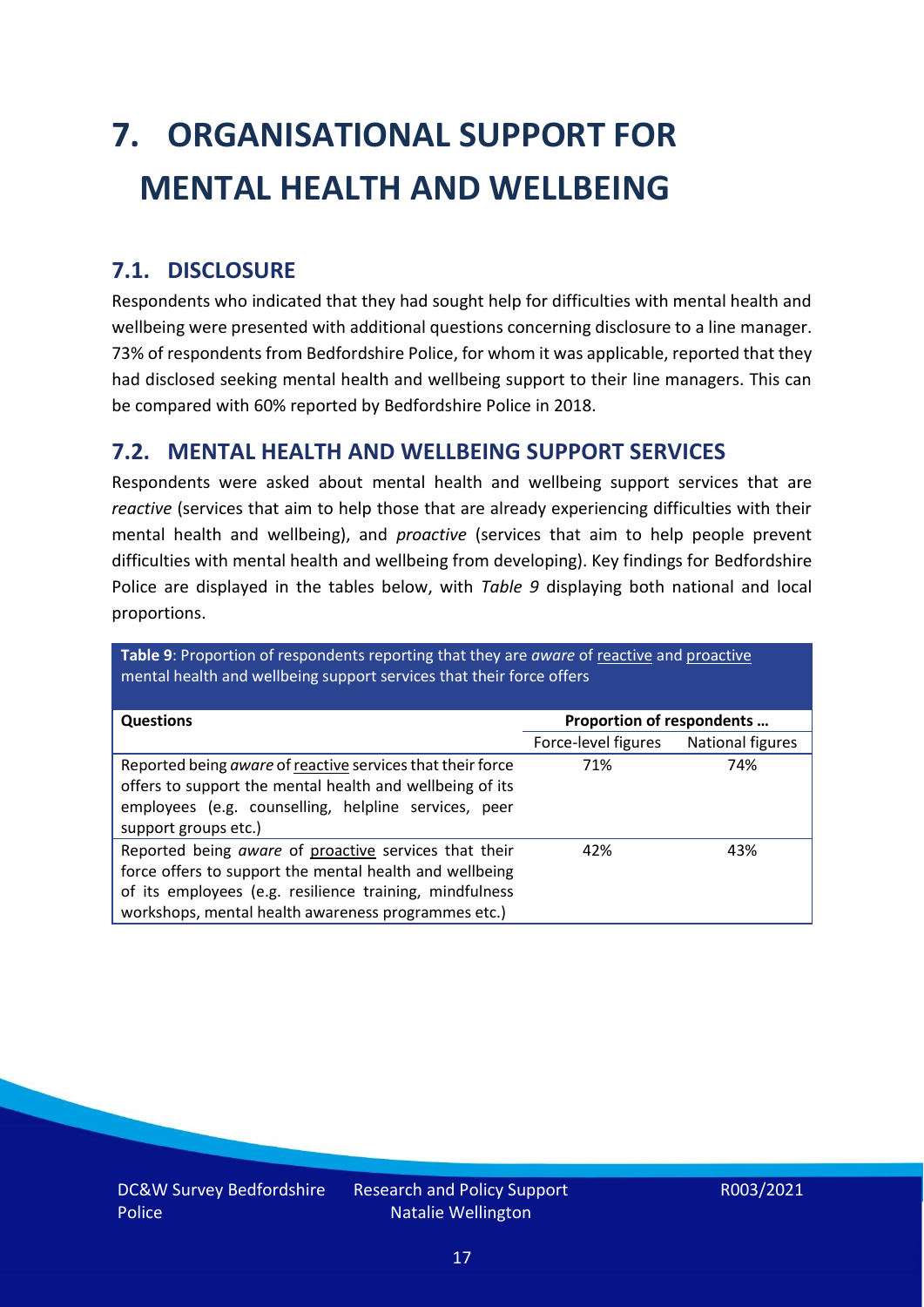### <span id="page-17-0"></span>**8. COVID-19 CRISIS**

Questions about the COVID-19 crisis have been included in this year's survey to help to better understand the impacts of working within the police service during this period. This section of the report specifically focusses on the personal impact of the COVID-19 crisis on officers, whilst organisational impacts have been reported at contextually appropriate points throughout the report.<sup>12</sup>

Respondents were asked whether they think they have or have had COVID-19. Comparisons for both national and local proportions are shown in *Table 10* below.

| Table 10: Proportion of respondents reporting whether<br>they have or have had COVID-19 | <b>Force-level</b><br>figures | <b>National</b><br>figures |
|-----------------------------------------------------------------------------------------|-------------------------------|----------------------------|
| Yes, confirmed by a positive antigen or antibody test                                   | 2%                            | 3%                         |
| Yes, based on strong personal suspicion or medical advice                               | 22%                           | 23%                        |
| No                                                                                      | 47%                           | 47%                        |
| Unsure                                                                                  | 29%                           | 27%                        |

25% of respondents from Bedfordshire Police said that they were *very* or *extremely worried* about the impact that the COVID-19 crisis will have on them personally. This can be compared to the national sample, where 22% said that they were *very* or *extremely worried* about the impact that the COVID-19 crisis will have on them personally.

Respondents from Bedfordshire Police were asked about their concern over the issues displayed in *Table 11* below (national and local proportions are shown).

| Table 11: Proportion of respondents reporting that they were very or extremely concerned over the<br>following |                           |                 |
|----------------------------------------------------------------------------------------------------------------|---------------------------|-----------------|
| <b>Statements</b>                                                                                              | Proportion of respondents |                 |
|                                                                                                                | Force-level               | <b>National</b> |
|                                                                                                                | figures                   | figures         |
| Becoming unwell with COVID-19 due to having close contact with<br>someone who has COVID-19 in the line of duty | 29%                       | 34%             |
| Becoming unwell with COVID-19 due to being assaulted by someone<br>who has COVID-19 in the line of duty        | 19%                       | 23%             |
| Having adequate access to COVID-19 testing (antigen<br>and/or antibody diagnostic testing)                     | 30%                       | 37%             |
| Enforcing the lockdown restrictions                                                                            | 23%                       | 25%             |

<sup>12</sup> For more information please see the introduction to this report on page 3.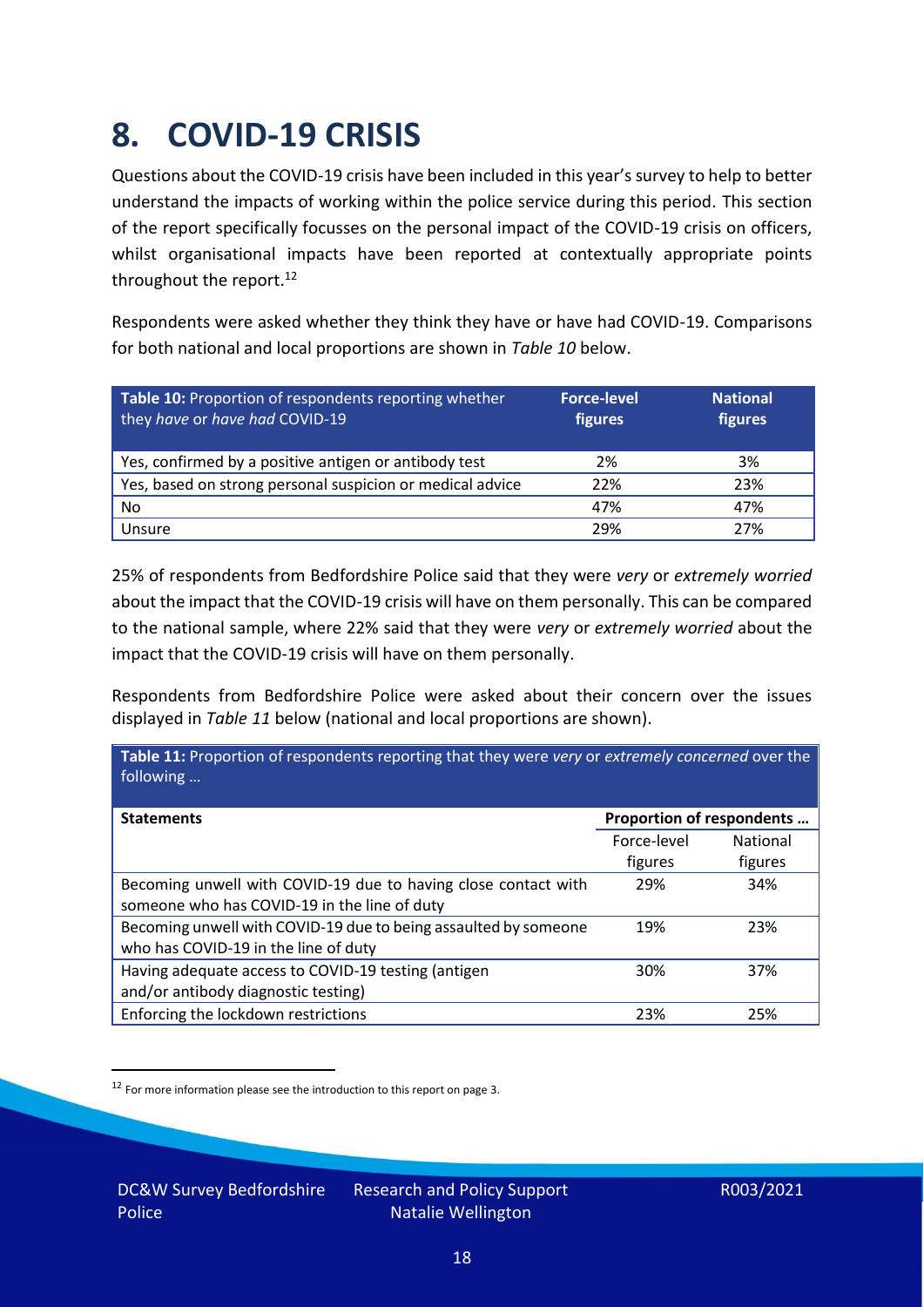Furthermore, 43% of respondents from Bedfordshire Police reported that they *disagreed* or *strongly disagreed* that they have all the equipment they personally need to protect them from COVID-19 whilst at work. This can be compared to the national sample, where 39% reported that they *disagreed* or *strongly disagreed* that they have all the equipment they personally need to protect them from COVID-19 whilst at work.

DC&W Survey Bedfordshire Police

Research and Policy Support Natalie Wellington

R003/2021